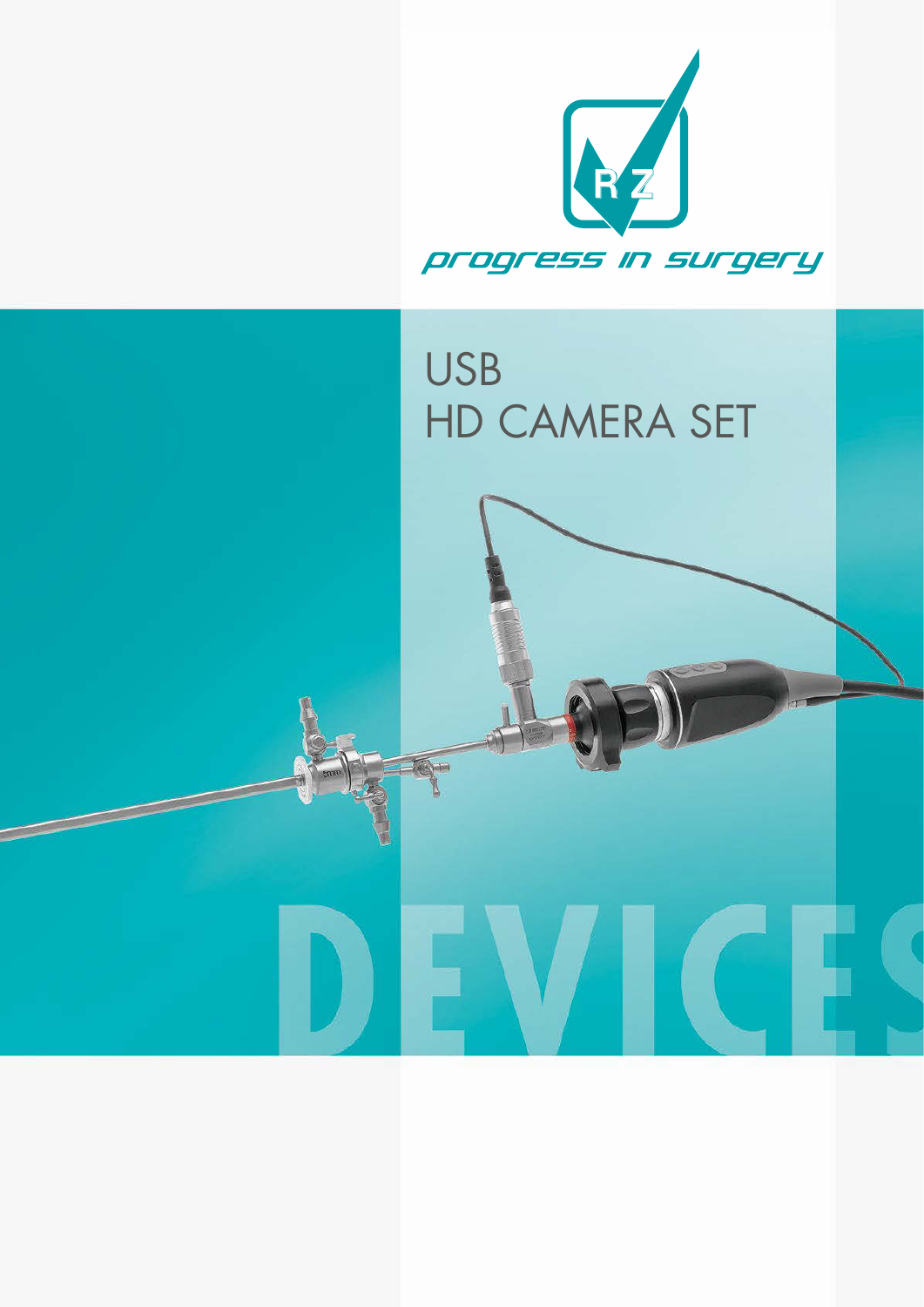## USB HD CAMERA SET

Flexible, mobile Endoscopy becomes possible with this High Definition Camera set that allows endoscopic examination with all equired parts in one complete Set. Integrated illumination and a high-performance camera head, only powerd by a external Desktop-Computer or Laptop via USB 3.0 makes outpatient examination as well as clinical surgery possible.

00:00

- HD (1920 x 1080) recording function (Images / Video)
- Powered by USB connection (USB 3.0 required)
- Powerful, long-life 1W LED illumination
- Programmable camera head with adjustable brightness

- Easy software installation and interface (Software incl. patient management/storage)
- Lightweight, ready-to use design
- IP58 standard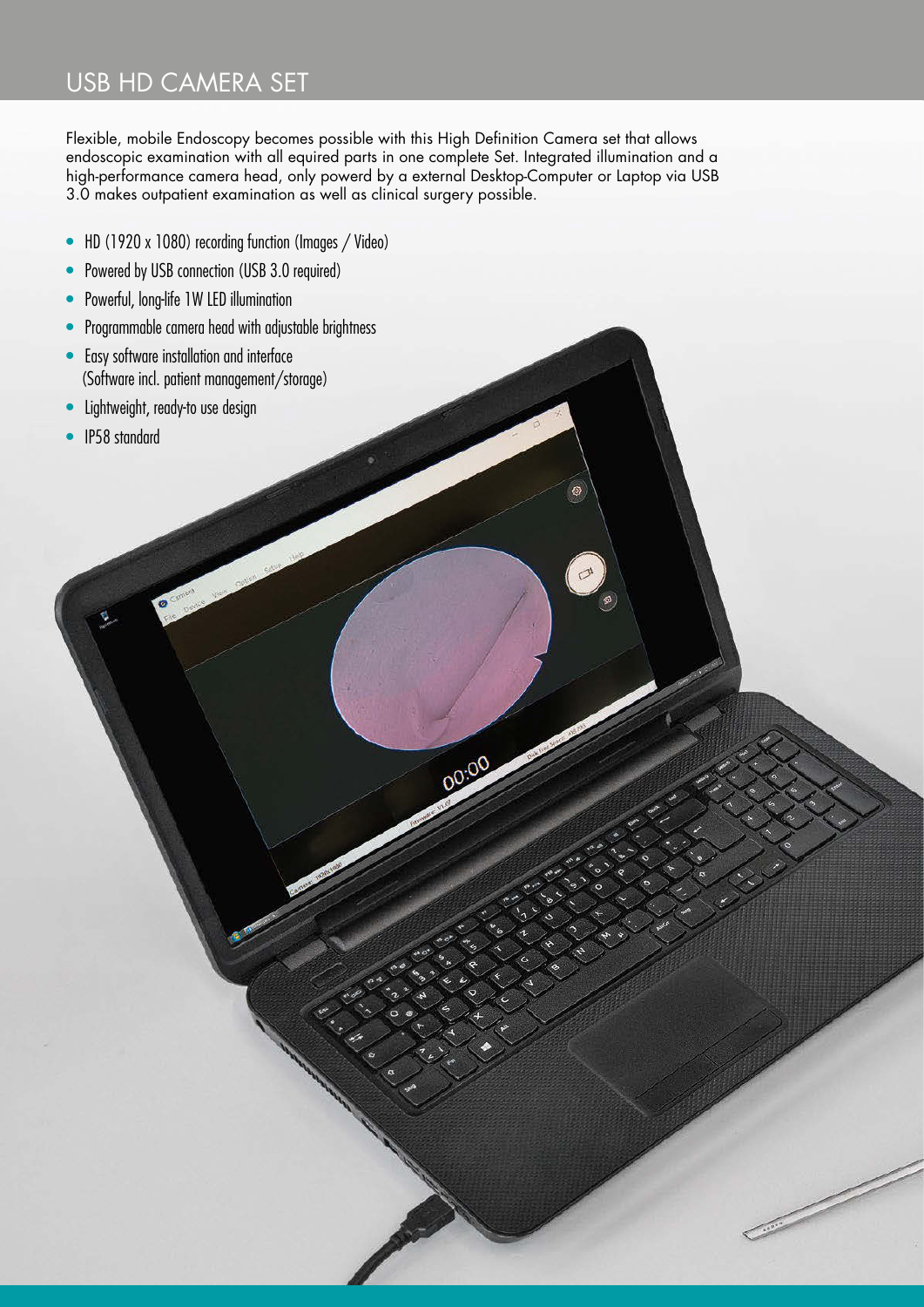### 300-001-480 **HD CAMERA SET**

- consisting of:
- **O** Camera head
- <sup>2</sup> Endoscope coupler
- **B** Light source
- 





High-Perfomance HD Camera Head



Programmable buttons and adjustable brightness button



Lightsource can be connected directly on Endoscope and Camera Head



System ist powered completely by USB 3.0 (required)